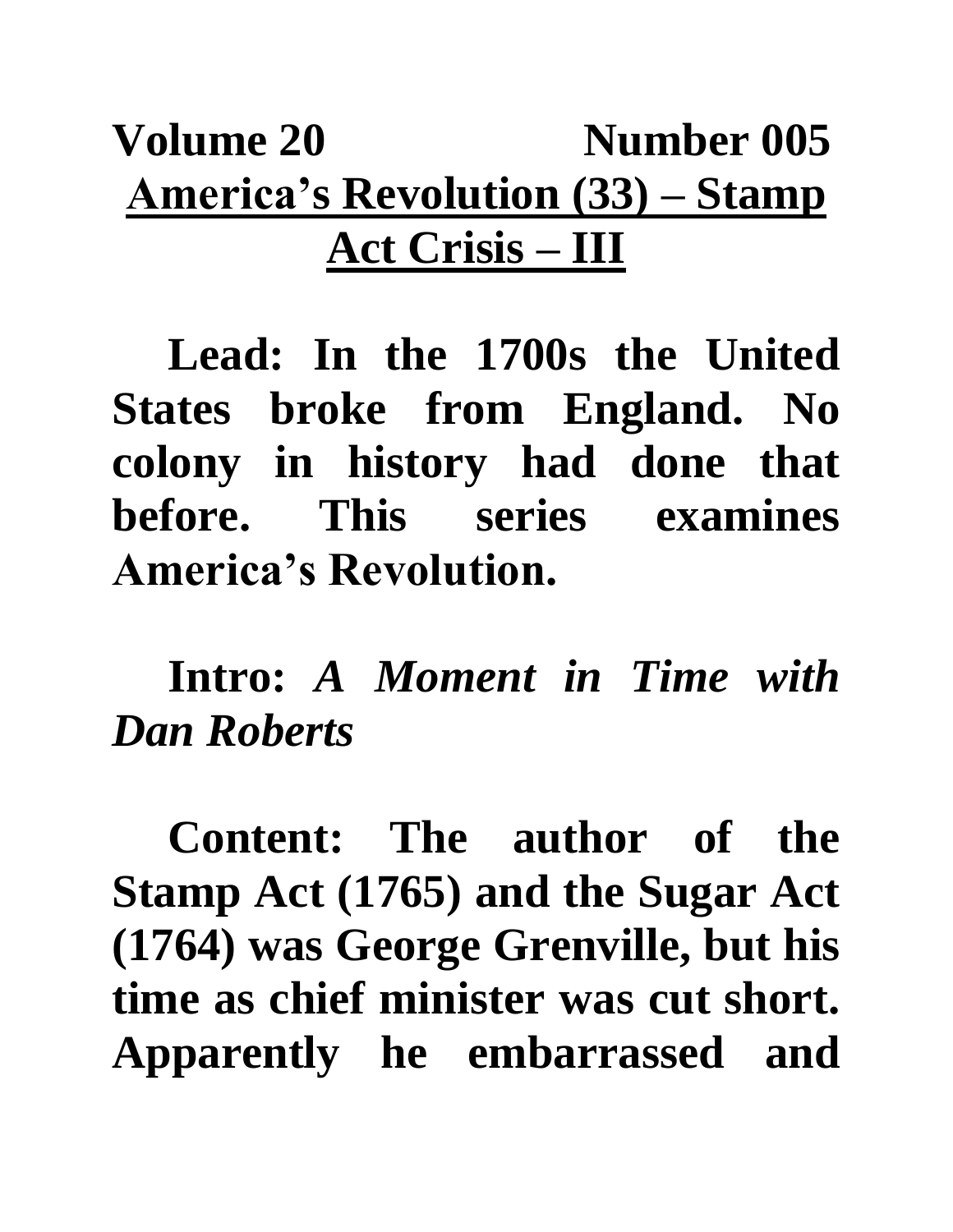**thus displeased King George III in a Parliamentary dispute over the Queen Mother's membership in a Regency Council set up to conduct royal affairs in the case of the King's death or incapacity. His replacement was Lord Rockingham, ably assisted by his secretary Edmund Burke, member from Bristol whose sympathy for the Americans was well-known. The Rockingham ministry enjoyed weak support in the House of Commons, but perhaps its greatest accomplishment was the repeal of the Stamp and Sugar Acts.**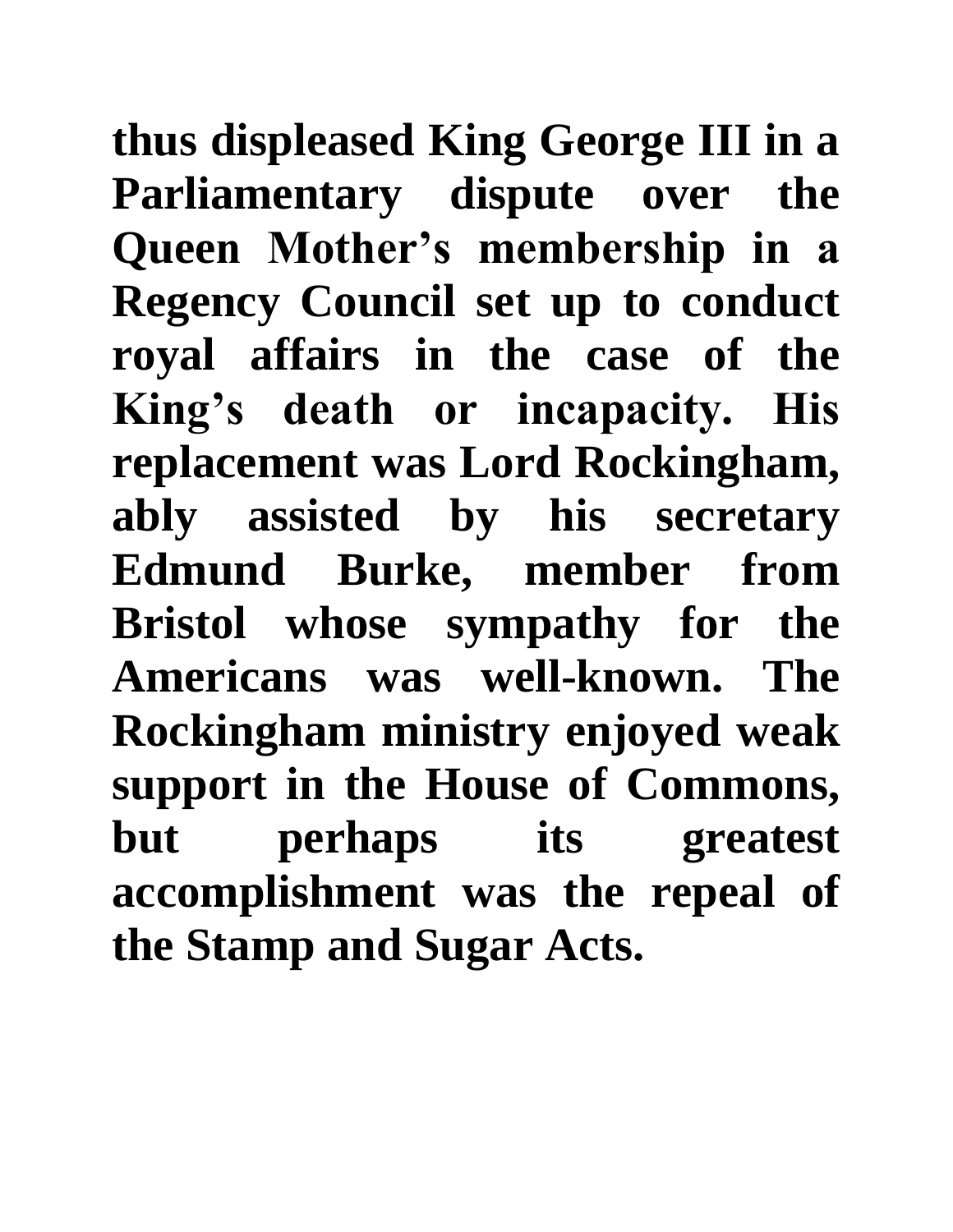**The strategy to achieve repeal was not a protracted constitutional debate about the rights of Parliament to tax the colonies, but a response to the increasingly desperate cries of businessmen all over England who were suffering a collapse in their fortunes due to the success of an American boycott of British goods. The howls of pain were soon heard from near and far and Parliament reluctantly responded.**

**However, it was not as if the issue of Parliament's constitutional right to levy taxes on the colonies was not considered. In fact, probably some**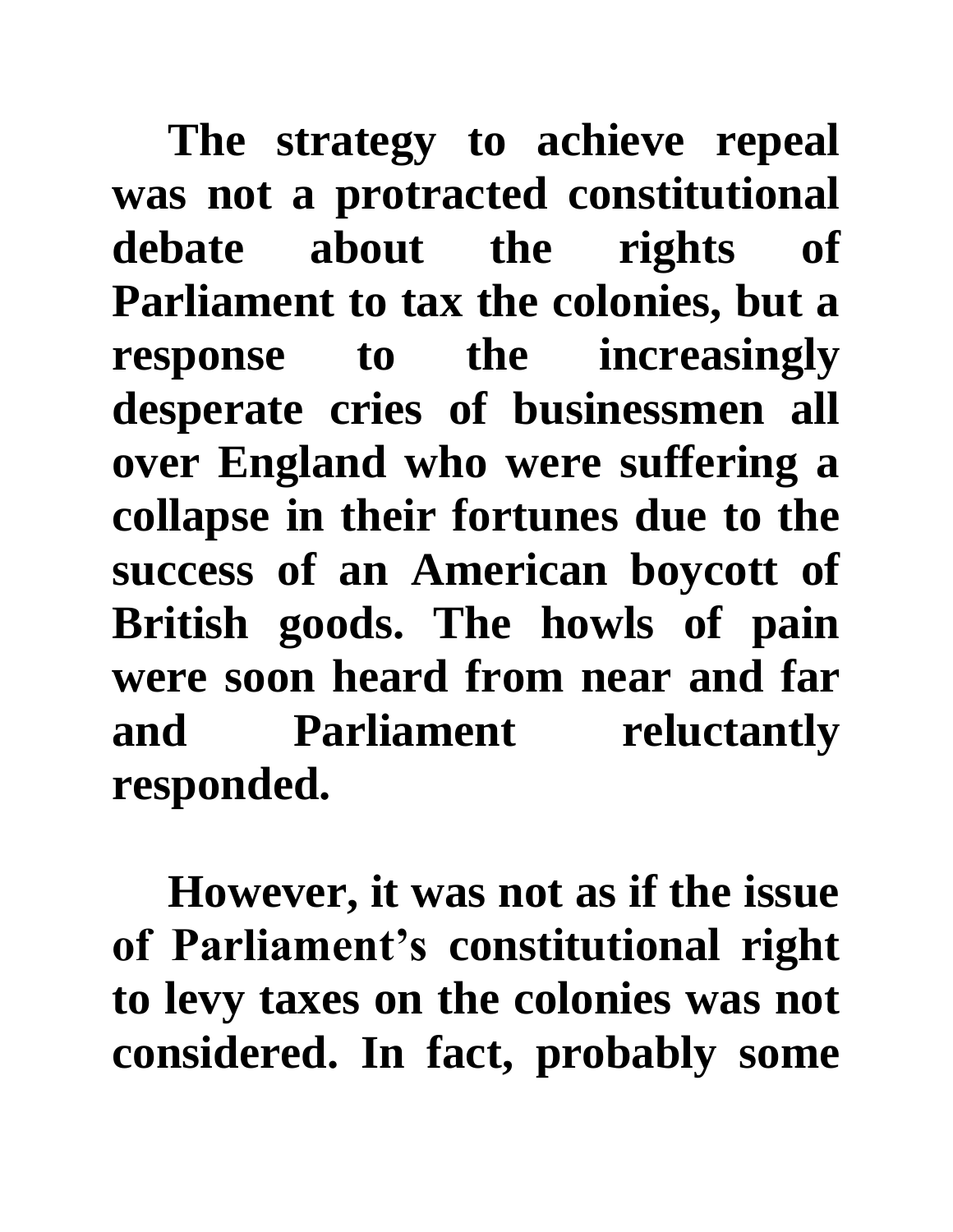**of the most robust defense of colonial liberty was articulated by members of Parliament. Long before John Adams or Thomas Jefferson or Thomas Paine achieved immortality with their clarion call for American independence, members of the British Parliament such as Burke and William Pitt the Elder rose to defend the colonists' sole constitutional right to tax themselves and conduct their affairs. Pitt's words were particularly vigorous in the debate that led to repeal of the Stamp Tax. He asserted that Americans by any measure shared the protections of the constitution, particularly the**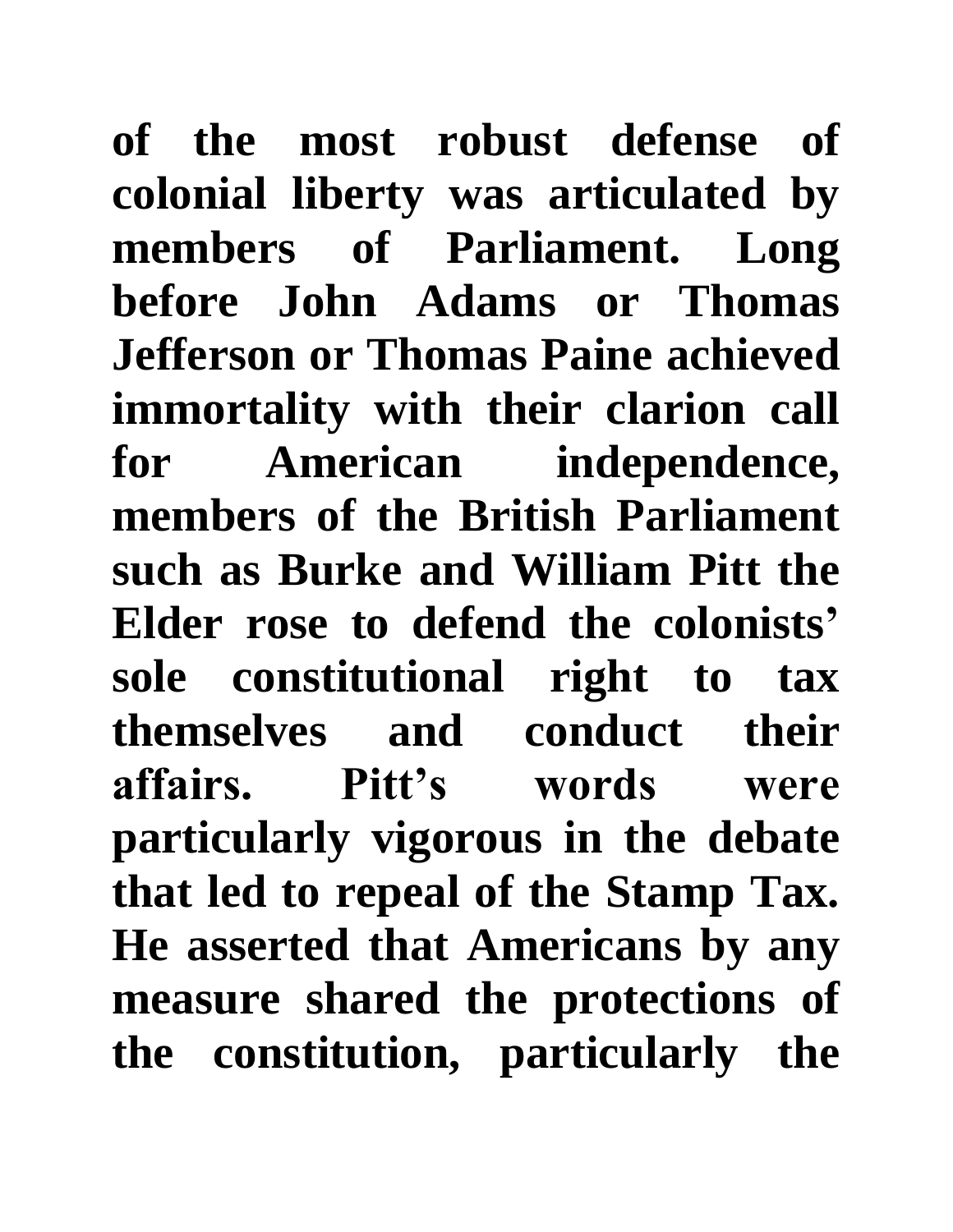**right to be taxed by one's representatives. He said, 'A tax is a free gift of a free people and to maintain that the Commons can command that free gift with no colonial representation in the Commons was absurd and to declare the colonies were virtually represented was contemptable. To Grenville's query, "when were the colonies emancipated?" Pitt thundered, "I desire to know when they were made slaves?"**

**This was a strong argument, brilliantly put, but in the end repeal was not achieved by assaulting Parliament's right to tax. The**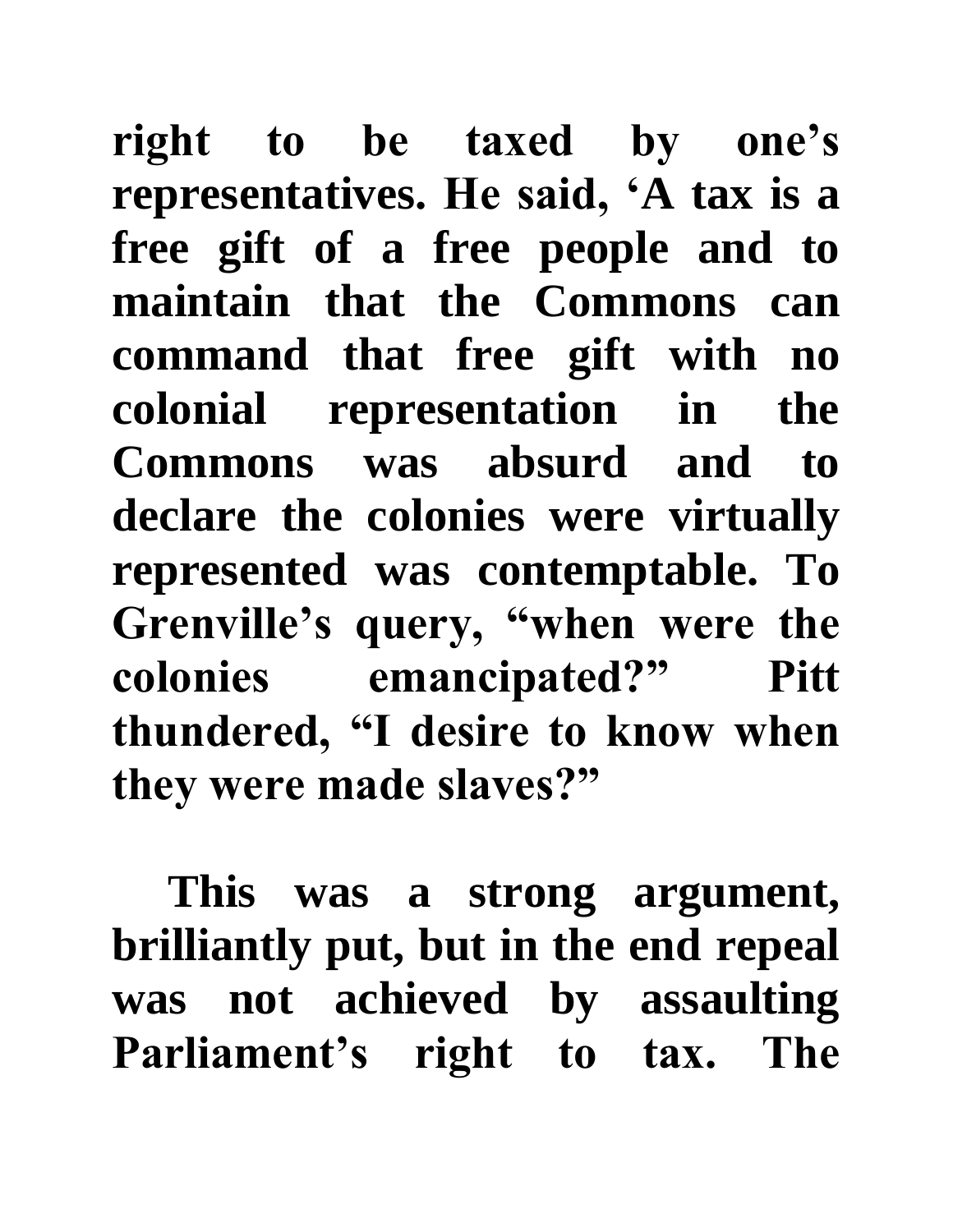**Stamp Tax fell victim to the widespread rioting in the colonies that attended attempts to collect the tax and the economic argument of the merchants who were being pinched by the American boycott of British goods. Parliament did not surrender its right to tax, but rather came to the conclusion that this was a bad tax, an inexpedient one. In the end, the Stamp Act was repealed less than a year after its passage, but sentiment was so strong in the Commons about Parliament's right to make laws binding the colonies, "in all Cases whatsoever," that along with repeal there was passed the Declaratory Act. This asserted**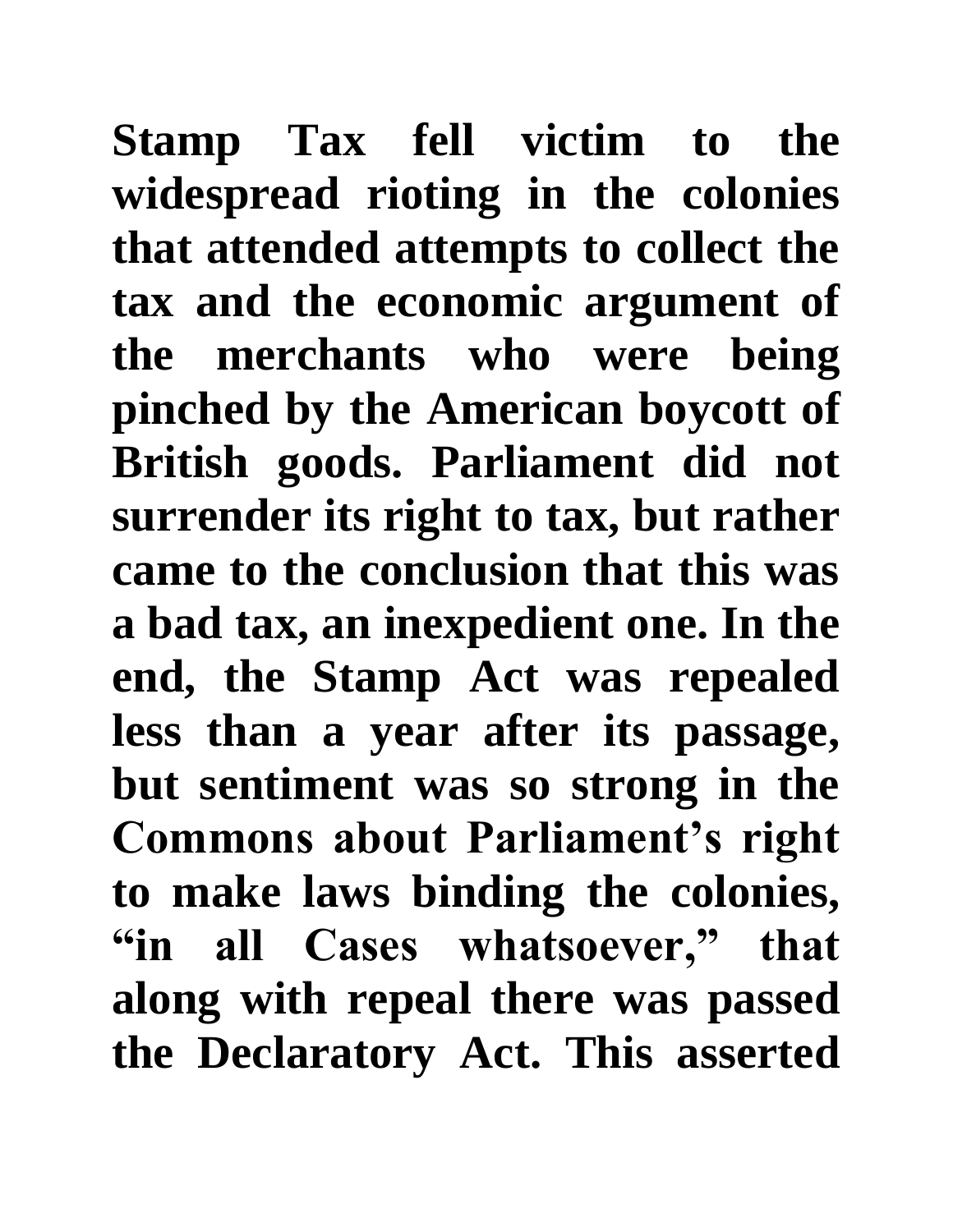**Parliamentary hegemonic supremacy over the colonies. The passage of the Declaratory Act insured that no attempts would be made to reach comity with colonial sentiment that was moving with ever increasing determination in the direction of defiance.**

**At the University of Richmond's School of Professional and Continuing Studies, I'm Dan Roberts.**

## **Resources**

**Knollenberg, Bernhard.** *Origin of the American Revolution.*